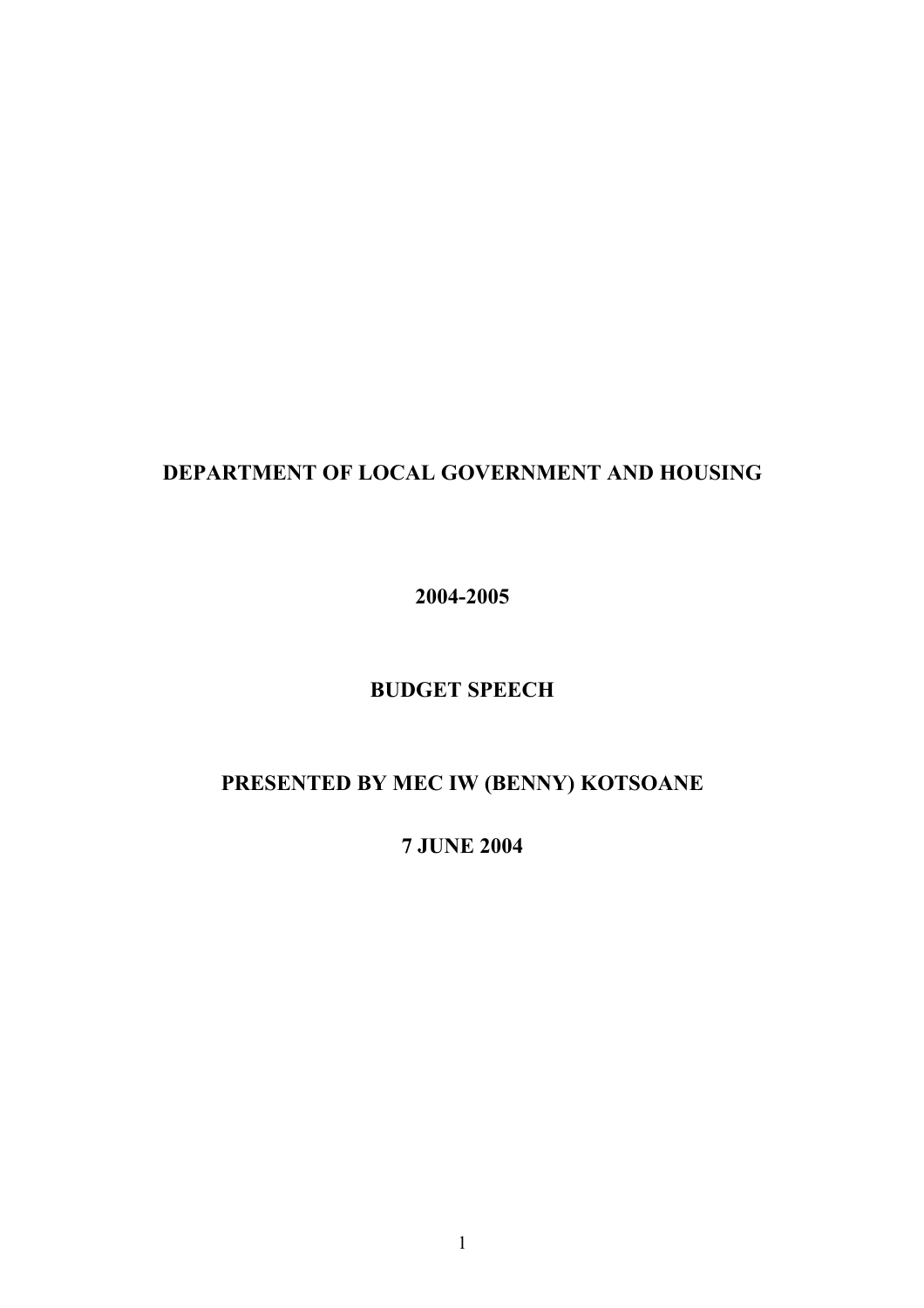Honourable Speaker Honourable Deputy Speaker Honourable Premier Honourable Members of the Legislature Honourable Executive Mayors, Mayors, Speakers and Councillors Officials of the departments Distinguished guests, friends and comrades, The people of our beautiful land.

The recent President's State of the Nation Address conveyed a strong message of a people's contract of a nation working together, towards building a better South Africa and a better world. This is a contract that binds all South Africans with a collective responsibility to ensure that South Africa is a country that we all aspire it to be.

The President further reminded us of a pre-democratic South Africa as a country in poverty, pain and despair, but also a country with a glimmer of hope and a people with determination.

Depicting the day of the first democratic elections he recalls, "They walked the long distances to return to their homesteads of rural squalor, to the mornings of the drudgery of women with buckets full of dirty river water on their heads, to the daily diet of mealie-pap, to the dark, still and menacing nights broken only by the weak flickering light of paraffin lamp and the dying embers of an exhausted fire on a humble hearth." Fellow members this is a picture that gave rise to the 10 years of freedom, which we now celebrate. For most South Africans however, it is not a memory but a stark reality, which we still have to live with. Our collective responsibility as stated in a people's contract to build this country and our Province is to ensure that for the next ten years, a better life for all is not a cliché or a slogan but a reality.

During the recent election campaign our people complained mostly about, unemployment inadequate and poor housing, inefficient billing system, unaccountable councillors and poor service delivery. We promised them that we would attend to these problems urgently. We are bound by this promise if not by our conscience and commitment to ensuring that the aspirations of a people's contract are realised.

These utmost basic people's needs that spell out our responsibilities must keep us focused on answering to the call of duty. These, and not the glamour, must be the reasons we wake up to go to work daily. All our efforts must be directed at ensuring that these dire needs are addressed in the development agenda directed at poverty alleviation. Critically, this agenda aims at creating an environment in which integrated development planning will generate lasting solutions to poverty and underdevelopment.

Mr Speaker, we are celebrating ten years of a democratic government. In these ten years, the following are some of our achievements:

We have provided jobs, developed skills, improved livelihoods and contributed to the stability of some 530 000 families through housing provision. Women and other previously disadvantaged individuals have had access to the building industry, which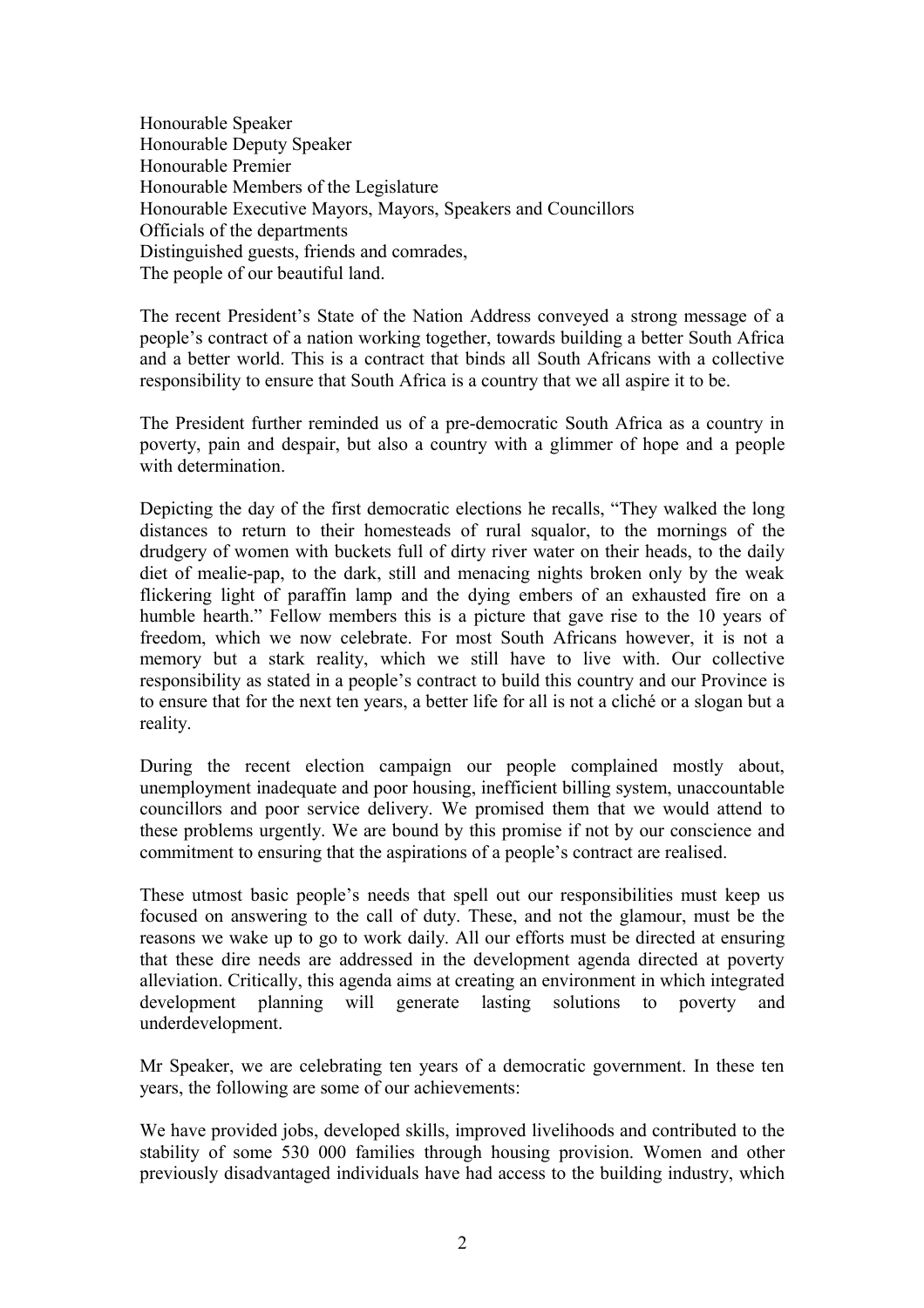prior to 1994, was not even a dream. The introduction of the People's Housing Process (PHP) ensured that beneficiaries were actively involved in the construction of their own homes, thus gaining valuable skills. In supplementing these efforts, we have enlisted the Cuban expertise

The Sunrise Centre for progress pilot project in Masilonyana aimed at integrative planning, was undertaken in partnership with the German Technical Cooperation (GTZ) and Masilonyana municipality, as part of the Urban Renewal Programme (URP).

The Discount Benefit Scheme promoted home ownership and security of land tenure through the transfer of state owned/financed properties. This is an on-going process. The Provincial Housing Strategy identified a 10 % quota of housing projects to be allocated to women, youth and people with disabilities. The quota should be reviewed on an annual basis

As part of the national programme of providing basic services, the Municipal Infrastructure Grant (MIG) was launched in early March 2004. I am proud to say that our Province was the first to launch this programme in the country. MIG is a merger of the Consolidated Municipal Infrastructure Programme (CMIP), the Local Economic Development Fund, the Water Services Capital Grant, the Community Based Public Works Programme, the National Electrification Programme, the Sports and Recreation Grant, and the Urban Transport Grant. This programme is aimed at providing all South Africans with a minimum basic level of service by the year 2013, while simultaneously aligning infrastructure provision with housing development. The political and strategic point of MIG is to create employment through labour intensive projects. These are to be supportive of government's Black Economic Empowerment agenda.

We established a non-racial, democratic Developmental Local Government and succeeded in the rationalization of municipalities from 99 to 25. The department also developed and enacted a series of policy and legislative frameworks geared towards transforming municipalities into developmental entities as envisaged by the Constitution. This culminated in the promulgation of the Free State Local Government Rationalisation Act on 5 March 2004.

Last year, we successfully co-hosted the  $8<sup>th</sup>$  Regional Conference of the African Union of Local Authorities (AULA) together with the South African Local Government Association (SALGA). Simultaneously, the Vuna Awards ceremony to reward municipal performance excellence, was held in the province in partnership with DPLG. Three municipalities, namely, Mantsopa, Mangaung and Nketoana made us proud by winning in the Province. We congratulate these municipalities for winning the Vuna Awards.

A project that involves communities in the budgeting, planning and monitoring processes has been piloted in the Matjhabeng Local Municipality through the Australia-South Africa Local Government Partnership (ASALGP). The results of this pilot project will help us to roll the programme out to other municipalities.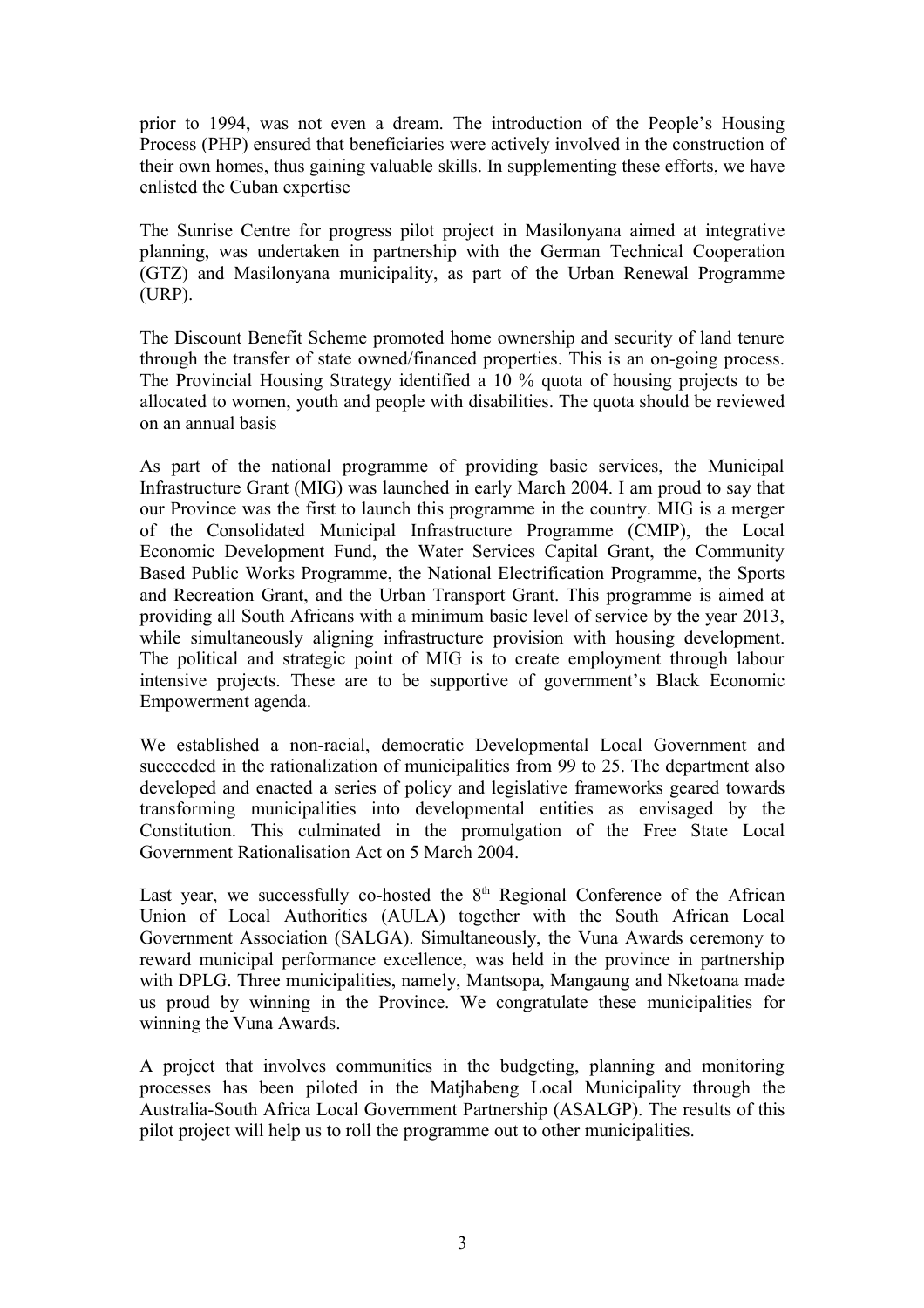*Projects in excess of R450 million have been successfully completed* in Maluti-a-Phofung, a rural node in Thabo Mofutsanyana District, through the *Integrated* **Sustainable Rural Development Programme (ISRDP).** These have made significant difference in the lives of communities in this area. Much as we are satisfied with the progress made, endeavours are made to rally all sector departments and State Owned Enterprises (SOEs) to strategically inject necessary resources into the node. There is a critical need for the nodal municipality to employ skilful and committed personnel to ensure successful implementation of the Integrated Sustainable Rural Development Programme (ISRDP). We continue to call upon other sector departments to align their programmes in the node.

The Traditional Leadership and Governance Framework Act was enacted on 19 December 2003. This legislation requires different departments to identify and delegate some of our functions to the traditional leaders. Partnerships will have to be forged between the institutions and municipalities to this effect. Let me mention Mr, Speaker, that the Premier successfully opened the Free State House of Traditional Leaders last Friday, 4 June 2004. We will ensure that we strengthen the institutional and administrative capacity of this institution. The provincial bill on Traditional Leadership has been developed and we will soon be calling for inputs and comments from stakeholders. We invite all municipalities to participate.

Mr. Speaker, all 25 municipalities in our province have compiled and reviewed Integrated Development Plans (IDPs). These were assessed by the Interdepartmental IDP Alignment and Assessment Committee during March 2004, and are being reviewed monthly by the department to identify implementation needs.

The Free State is a disaster prone province manifested through drought, snow, fires and severe storms that can trigger widespread hardships and devastation. In July 2003, the Disaster Management Act (Act no 57 of 2002) came into operation. This Act provides for an integrated and co-ordinated disaster management policy.

Preparations for the implementation and roll out of the Provincial Disaster Management Plan/Framework in compliance with the Act are at an advanced stage. It is incumbent upon all municipalities to develop and implement disaster management plans as an integral part of their IDPs. We will staff all our Districts with skilled Disaster Managers by August. We will continue to co-ordinate and render necessary support to municipalities. We call upon the municipalities to adhere to the timeframes set out in the Act. Non-compliance with the Act will attract severe penalties.

Honourable Speaker, on Housing the estimated backlog in the province according to the 2001 census is 244 000 housing units. We have commissioned research in infrastructure backlog and a report will be tabled by September 2004.

We note with concern Mr. Speaker, that unscrupulous developers and contractors delivered over a period of time products of poor quality and did not, according to the provincial norms and standards, such developers/contractors will be weeded out of the system and be brought to book.

Mr Speaker, in the next two months we will establish a Housing Research and Investigative unit within the department, which will specifically implement supportive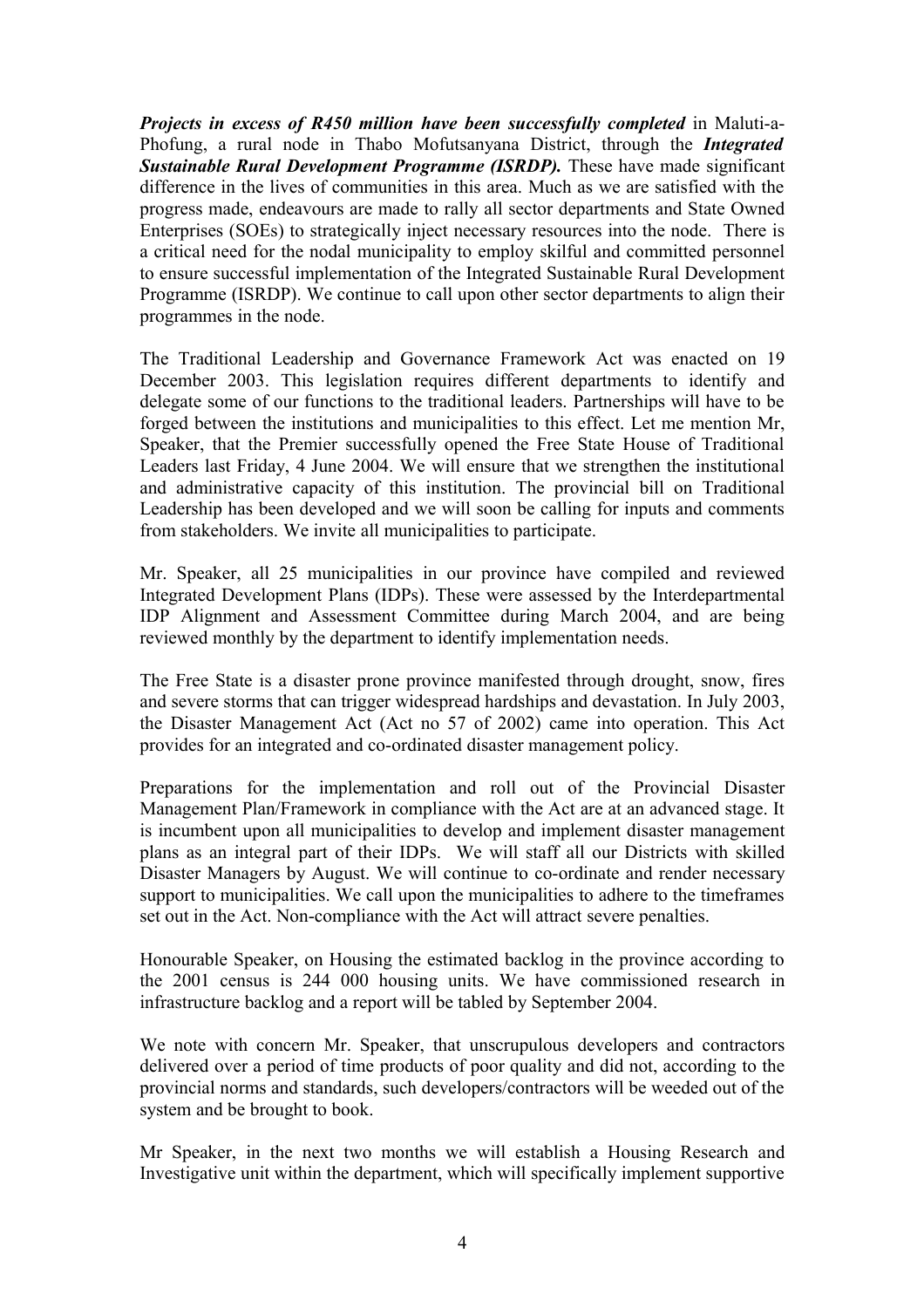and corrective measures on the issues outlined above. We will employ skilful and seasoned investigators for this unit. The party is over for those corrupt and greedy developers, contractors, government officials as well as community members who collude with these culprits to the disadvantage of our poor communities.

In future allocations, all developers or contractors will be subjected to a stringent screening process. Renting out and trading of subsidized units by beneficiaries will be uprooted.

At the same time Mr. Speaker, lack of bridging finance to small contractors has often barred them from delivering as expected. In order to circumvent this problem, we forged a partnership with the Free State Development Corporation (FDC), the National Urban Reconstruction and Housing Agency (NURCHA) and other private institutions. This we believe will enhance the capacity of small contractors to deliver quality products within reasonable time-frames.

The growth of informal settlements in most of our towns continues to haunt us. These have mushroomed due to the lack of proactive planning, slow land release and circulatory migration, thereby putting pressure on municipalities to deliver services in these areas.

Reduction of infrastructure backlog with regards to water supply and sanitation is imperative. We know that water is life and sanitation is dignity. In partnership with the Department of Water Affairs and Forestry, we will accelerate the provision of water and sanitation as part of the basic level of services in terms of the MIG.

The use of the bucket system is not only humiliating to our people but a health and safety hazard. In tackling this problem, we will employ all hygienic alternative modes of sanitation thus ensuring healthier and dignified living conditions for our people. We will prioritize the provision of water-borne sanitation to the first established settlements while providing upgradeable, **Ventilated Improved Pit latrines (VIPs)** to newly established settlements as well as in dolomitic, arid and dispersed areas.

In partnership with the department of Social Development, we will be addressing the social problem posed by the child-headed households in the Province. This is a critical challenge for our Government which we are determined to handle passionately.

We have noted with concern that there are some municipalities in our province that are still grappling with basic issues related to the establishment phase of local government transformation. For an example, the creation of single cohesive municipal administration from disparate administrative units/systems brought about by the redemarcation process we will continue to render necessary support in this regard.

Mr. Speaker the issue of leadership in municipalities needs to be rigorously attended to with the urgency it deserves. The current realities inform us that most municipalities are under-skilled and struggling to maintain basic systems. The developmental potential of systems such as Performance Management, Integrated Development Planning and Community Participation are easily lost since those institutions are unstable. In our quest to realise the vision of a developmental Local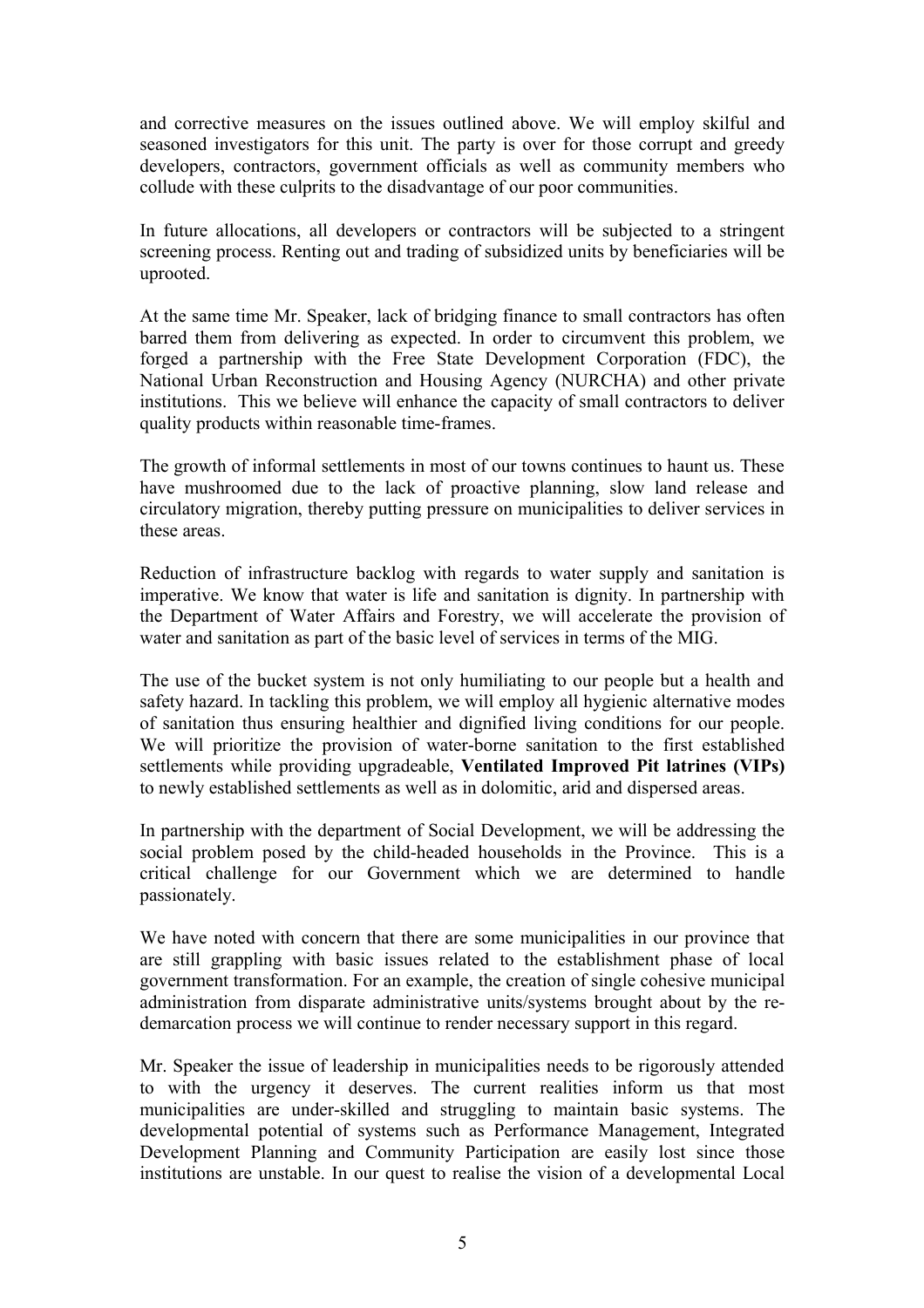Government, we will accelerate the building of stable institutional and administrative systems in local government. We will continue to engage and support mayors and municipal managers in their endeavour to build effective and efficient municipal administrations.

Building financially viable municipalities remains a critical challenge despite significant improvements in recent years. The local government finance system must be continuously improved to enable adequate distribution of resources needed for development of liveable and integrated cities, towns and rural areas and empowered communities.

In addressing this need Mr Speaker, R18. 6 million was made available through the Municipal Support Programme. This programme focuses aggressively on supporting municipalities in the compilation of financial statements, development of consolidated credit control and tariff policies and updating of accounting records, assets registers and debtors/data verification.

In addition, an amount of R7, 4 million was made available to municipalities to undertake and implement projects that would have positive impact on cash flow. It gives me great pleasure to inform the house that grant funding to the tune of R10, 3 million has been leveraged from the Development Bank of Southern Africa (DBSA) for a capacity building programme in support of municipalities to discharge their developmental mandate. This programme will be implemented in partnership with State Information Technology Agency (SITA) and DBSA.

The implementation of the Municipal Finance Management Act of 2003 is very critical for all municipalities – specifically clarification of roles and responsibilities as contained in the Act. We implore the municipalities to comply with the Act in order to ensure the smooth running in the municipalities.

The Local Government: Municipal Property Rates Act's implementation framework requires of us to establish a provincial task team to popularise the provisions of the Act. This Act will lay to rest all the uncertainities and the disputes pertaining to the rates to be levied on farms, land and properties. We will soon establish a task team to help in the implementation of the Act.

A pilot project focusing on the implementation of Powers and Functions between category B and C municipalities will be implemented in the Thabo Mofutsanyana District Municipality. This project aims at providing greater clarity on strategies for effective implementation of assigned powers and functions.

Mr Speaker, in our effort to maximise the impact of housing delivery and eradicate squalid living conditions, a total of 10 000 housing units will allocated to the following areas to create economically viable growth points in addressing the Housing backlog, rapid growth of informal settlements and migratory patterns:

- **Mangaung**
- **Metsimaholo**
- **Matjhabeng**
- **Moqhaka**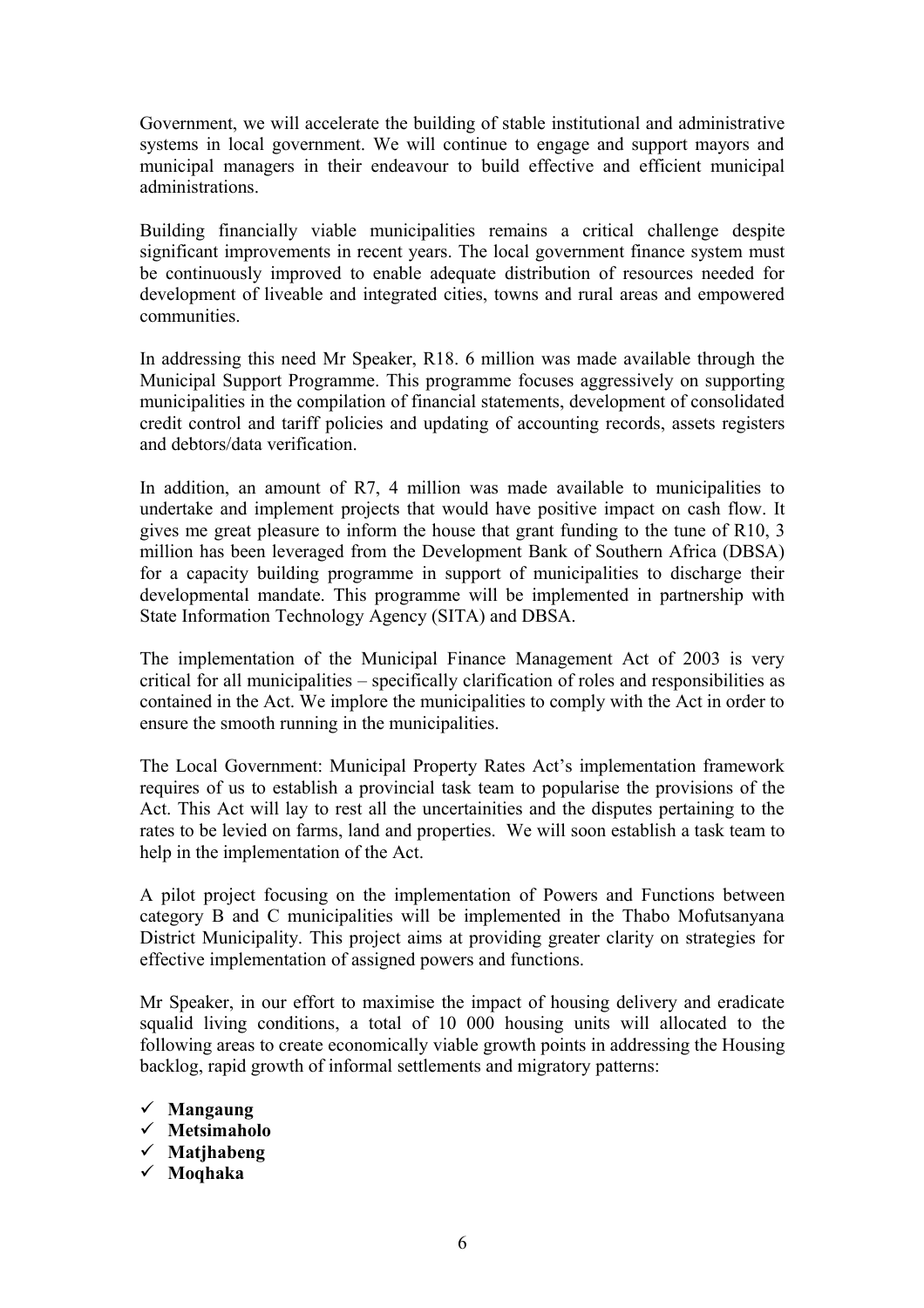#### **Maluti-a-Phofung**

**Dihlabeng**

#### **Kopanong**

In accelerating housing delivery, we will cancel all contracts of non-performing developers/contractors in the next three months and re-allocate those subsidies to municipalities other than the targeted areas mentioned above.

Acceleration of rural housing delivery in Maluti-a-Phofung and Thaba-Nchu is a priority for this financial year. Mr Speaker, 2 000 additional housing units will be built in these two areas. The department is also working with the Department of Land Affairs and the respective municipalities towards upgrading land tenure for the communities in these areas.

The migratory patterns of our people in pursuit of employment and other opportunities in urban areas have created a substantial demand for social housing. This is particularly the case in the growth points of our province such as Trompsburg, Bloemfontein, Welkom, Sasolburg and Qwa-Qwa. However we take solace in the Rental Housing Act, which became operational on 1 August 2000, which created mechanisms to promote access to adequate housing. To this end, Provision of rental housing is a priority and the department will ensure that it gets off the ground for the benefit of those who prefer this to the ownership tenure. We call on municipalities in these areas to partner with us in meeting the challenge of providing rental housing.

Mr Speaker the department will be piloting Social Housing in Mangaung. In this regard a 1 000 subsidies will be allocated. Other areas will follow in due course.

The department plans to target buffer zones in an endeavour to promote social inclusion through the eradication of spatial distortions. All the apartheid created buffer-zones are being identified in cooperation with municipalities in an endeavour to speed-up social integration, access to services, and closeness to places of work for our people. We will in the process eradicate informal settlements that have become an eyesore in the buffer zones and the periphery of our urban areas.

The quality of our houses needs urgent attention. Both inexperienced and shrewd contractors have contributed to the building of extremely shoddy houses of unacceptable standards. Quality homes as opposed to JUST houses will be the main focus of my department henceforth. Mr Speaker, the increase of the subsidy amount presents an opportunity for us to review the size of housing units in our province. With the acquired Cuban expertise we have compiled a housing building manual for the implementation of PHP. Other factors that have led to the poor quality of housing units in the province is lack of both financial and administrative capacity among our emerging developers/contractors, etc. In partnership with Wits and Free State universities, as well as the National Home Builders Registration Council (NHBRC), Construction Education and Training Authority (CETA) and DBSA, we will continue to provide the appropriate capacity to emerging contractors in masonry, bricklaying, plastering, plumbing This will go a long way towards improving the quality of housing units built through the programme.

Mr Speaker, experience gleaned from the past decade compels us to make aggressive intervention in the building material industry. The industry remains untransformed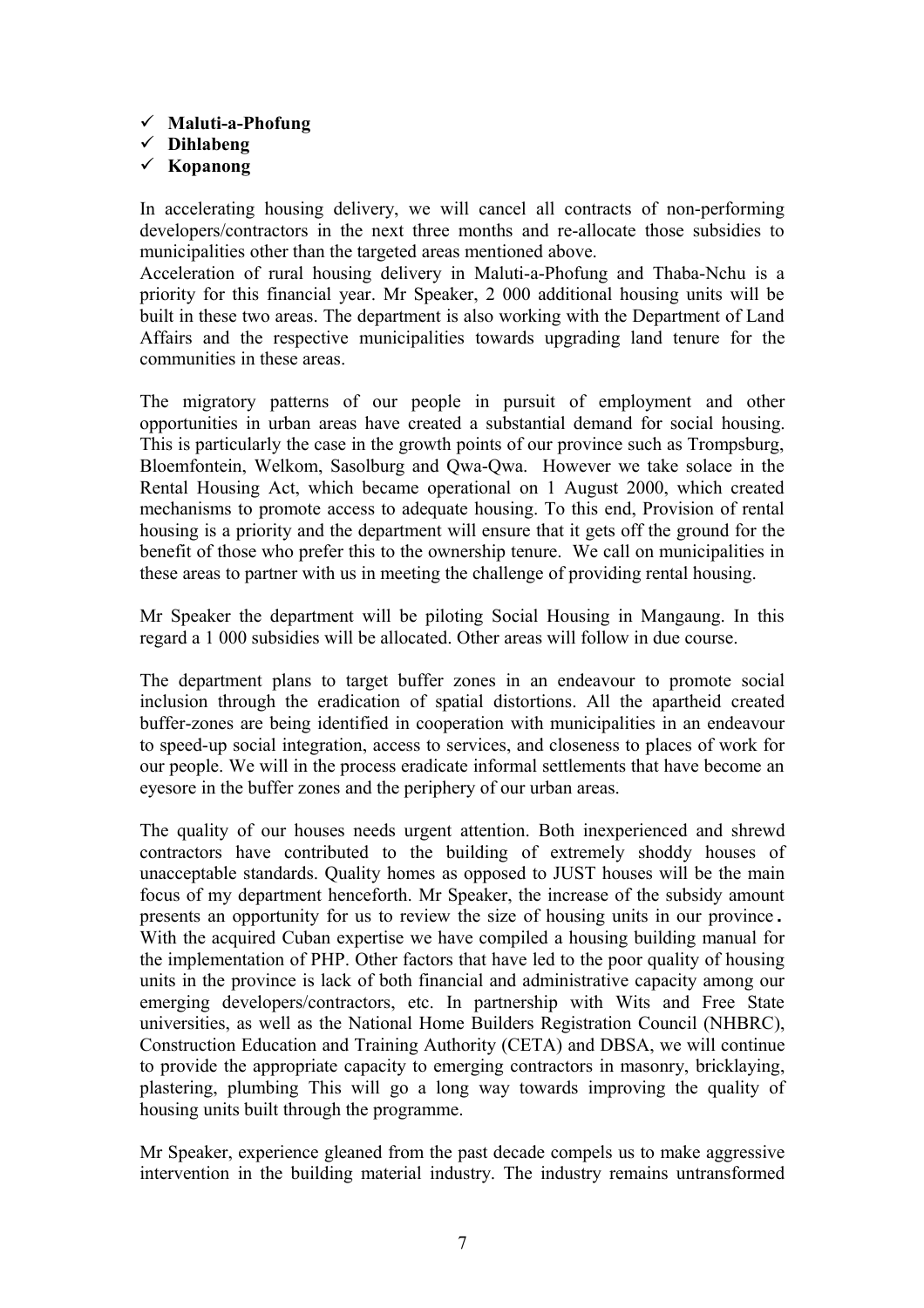and this militates against our noble agenda of Black Economic Empowerment (BEE) Within a month from now, we will convene a meeting of all building material suppliers to engage and sensitise them to the imperatives of time in line with the transformatory agenda of government. They must comply.

Mr Speaker, over and above our pilot project in Masilonyana we will be rolling out the same to Metsimaholo and Maluti-a-Phofung municipalities by the end of September. We want to break new ground in spatial settlement patterns that tend to perpetuate racial segregation. A new approach will ensure that our spatial settlements reflect the kind of society we espouse to be – a non-racial society.

Workshops are planned to improve the understanding of Spatial Development Frameworks (SDFs), their specific roles and functions as well as the process towards the development of uniform SDFs. This will assist municipalities in preparing SDFs in a co-ordinated manner, and the challenge is to address the broader question of inherited spatial distortions and their implications.

In our quest for better service delivery, the department continuously improves the flow and processing of development applications to ensure that these are attended to expeditiously. Funds have been appropriated for town-planning schemes towards ensuring uniform regulatory measures and prevention of unlawful usage of land for six municipalities *viz* Letsemeng, Tswelopele, Matjhabeng, Dihlabeng, Nketoana and Moqhaka.

United in action with municipalities, using appropriate policy framework, we shall intensify our efforts to identify land pressures. We will also assist municipalities in accessing state land for development where such is available. We call upon municipalities to work with us in enforcing the Prevention of Illegal Eviction From and Unlawful Occupation of Land Act (PIE).

IDPs are central to government planning as they include community developmental priorities and needs. The department will assist with the improvement of the quality of municipal IDPs. These plans should be realistic and must inform the municipal budget. We have noted with concern that some IDPs had been recycled, as consultants had designed a one-size-fits-all. These not only fail to address individual needs of communities, but exclude the participation of communities.

Mr Speaker, in the next two months I will be convening a meeting of all consultants to engage and inform them on critical aspects related to IDP formulation and review. IDPs are the cornerstone of the recently launched Municipal Infrastructure Grant. I must therefore, reiterate the importance of quality IDPs.

May I take this opportunity to implore Mayors, Executive Mayors, Municipal Managers and Councillors to assume their responsibilities in leading the IDP and budgeting processes.

Taking cue from President Thabo Mbeki, we will be conducting an extensive review of how the less-resourced municipalities in our province have executed their developmental mandate. This exercise will provide information for the anticipated review of local government. Strategically, it would also reveal whether the investment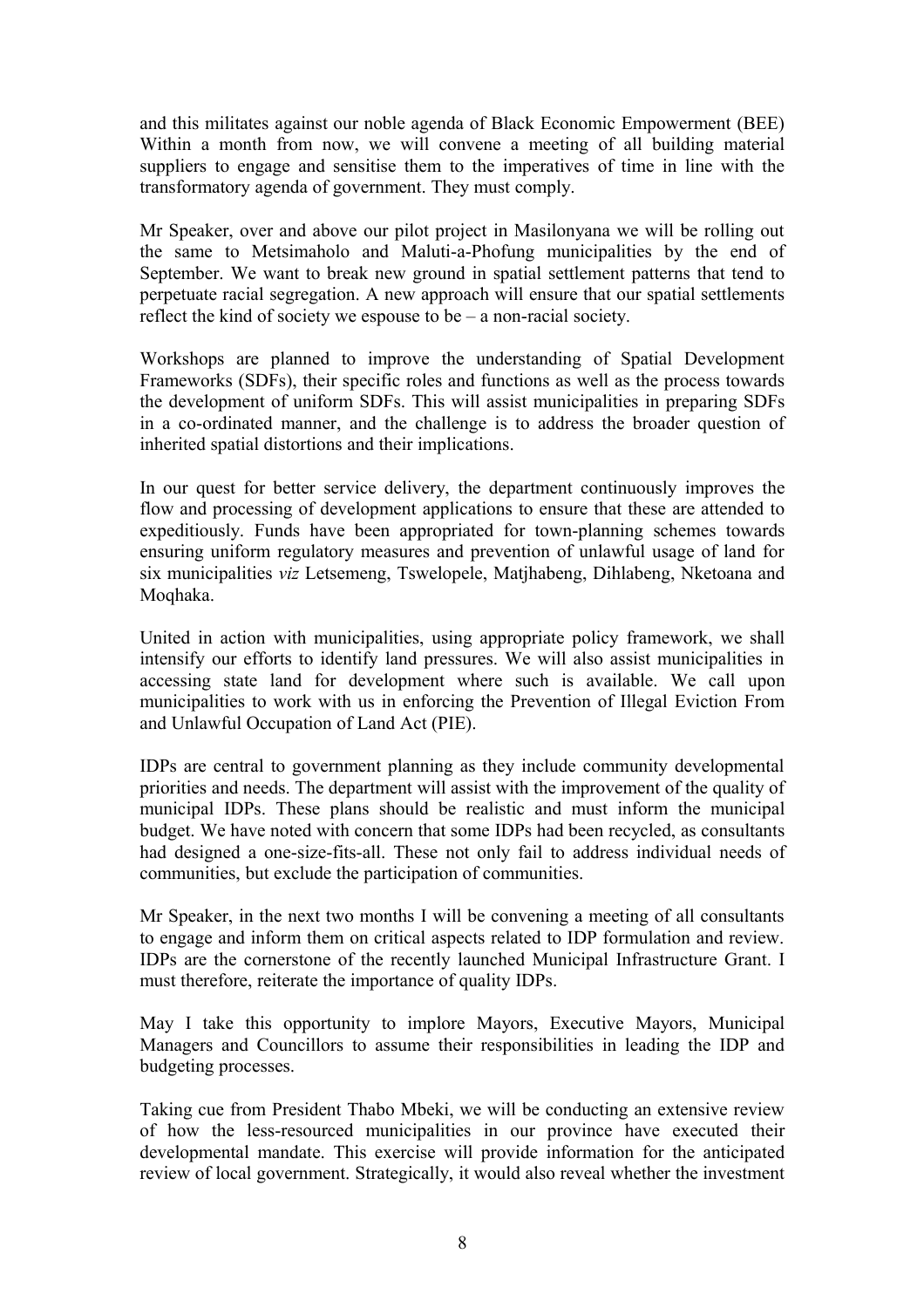that we have made in municipal capacity building has yielded the desired impact. This review, indicate areas that still need our focused attention.

We will diligently ensure in this financial year the accelerated implementation of the President's Co-ordinating Council (PCC) resolutions on the 15 areas of intervention.

We shall establish **trouble-shooting teams** in the department. These will contribute towards identifying and unblocking bottlenecks for the acceleration of service delivery and local government transformation.

The developmental local government approach commits itself to working with the community to find sustainable ways to meet their socio- economic needs towards the improvement of the quality of their lives*.* To this end, we will soon introduce 250 Community Development Workers (CDW) in a phased approach in line with Peoples' Contract. By the end of July, we will have the first CDW learnership intake of 60 learners. A provincial task team comprising of SALGA, Provincial Sector Departments, Free State Youth Commission and the Local Government Water and related Sector Education Training Authority (LGWSETA) has been set up to deal with the unfolding developments.

Resources will be provided to selected municipalities to develop comprehensive mechanisms for revenue collection strategies. These will include among others the overhauling of billing systems, development and implementation of strategies to deal with the rising municipal debt.

The work above requires a special type of a public servant cadre; one who is noncomplacent, a visionary, dynamic and patriotic.

In building a departmental workforce of highly skilled and motivated personnel, we will be implementing the Performance and Development Management System (PDMS) and the Workplace Skills Development Plan rigorously. Importantly, we will ensure that there is constant interaction among employees. All other necessary tools will be employed to achieve this.

In line with the governments' strategic decision of extending learnership opportunities in the public sector, the department will recruit 20 unemployed youth to be trained in various fields in public administration. This, we hope will develop necessary human resource capacity in the province.

Mr Speaker, I have attached the budget appropriated for our department and we pledge to do our utmost best to deliver on our mandate within that budget.

Mr Speaker, as we step into the  $2<sup>nd</sup>$  decade of a democratic South Africa, we look forward to the ongoing challenge of bettering the lives of THE FREE STATERS through accelerated service delivery.

We have only just begun and the road ahead looks bright enough to realize our dream. We have achieved in 10 years what the previous government failed to attain. We will triple our efforts with better planning, efficient financial management and commitment to our course towards making the Free State a caring province.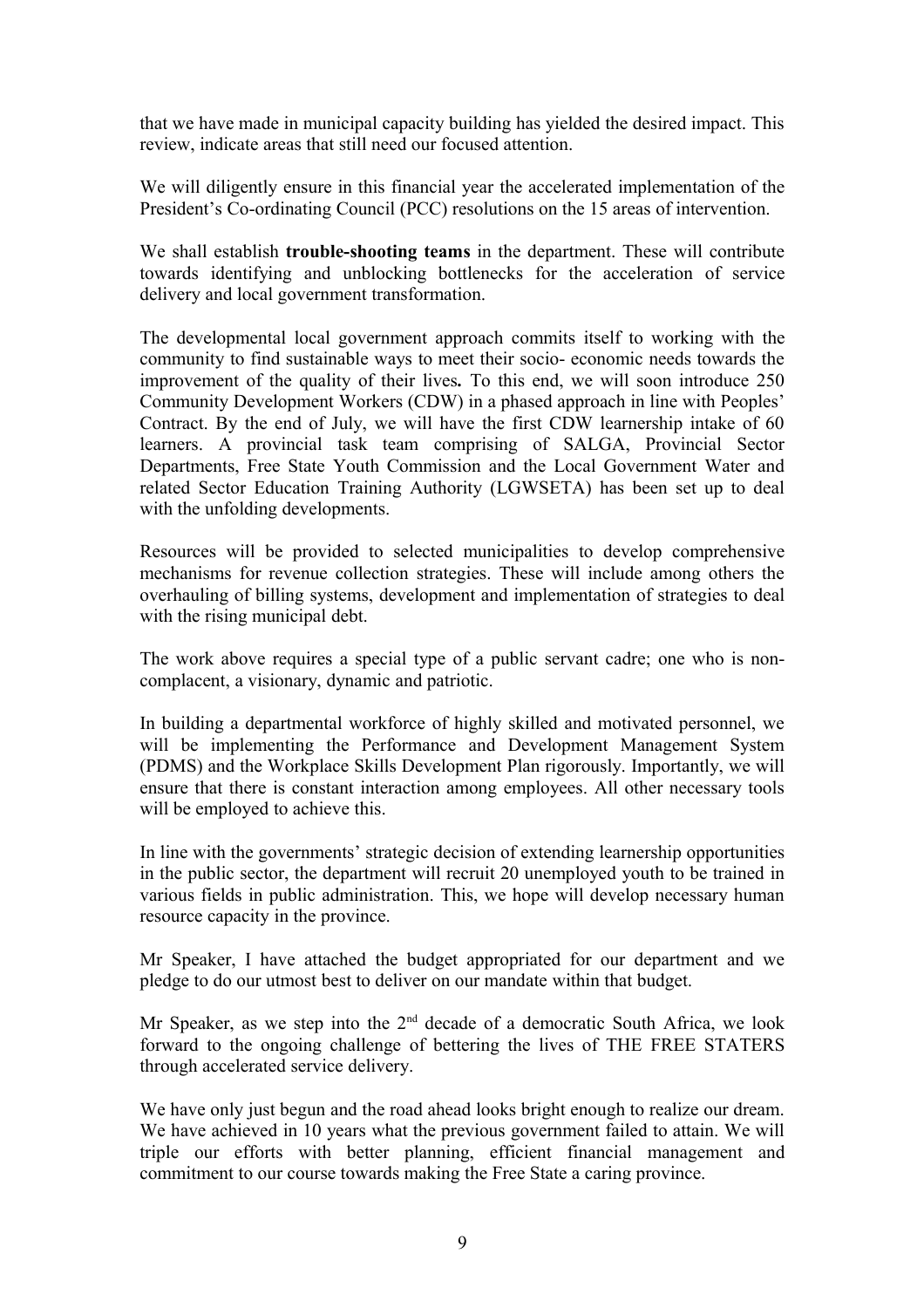This we can and shall do, as a united nation bound together in a People's Contract to Create Work and Fight Poverty.

Mr Speaker, in conclusion, allow me to draw a leaf of wisdom from James Yen when he said in the 1920s

**Go to the People Live among the people Learn from the people Plan with the people Work with the people Start with what the people know Build on what the people have Teach by showing; learn by doing Not a showcase but a pattern Not odds and ends but a system Not piecemeal but an integrated approach Not to conform but to transform Not relief but release** 

**I thank you**